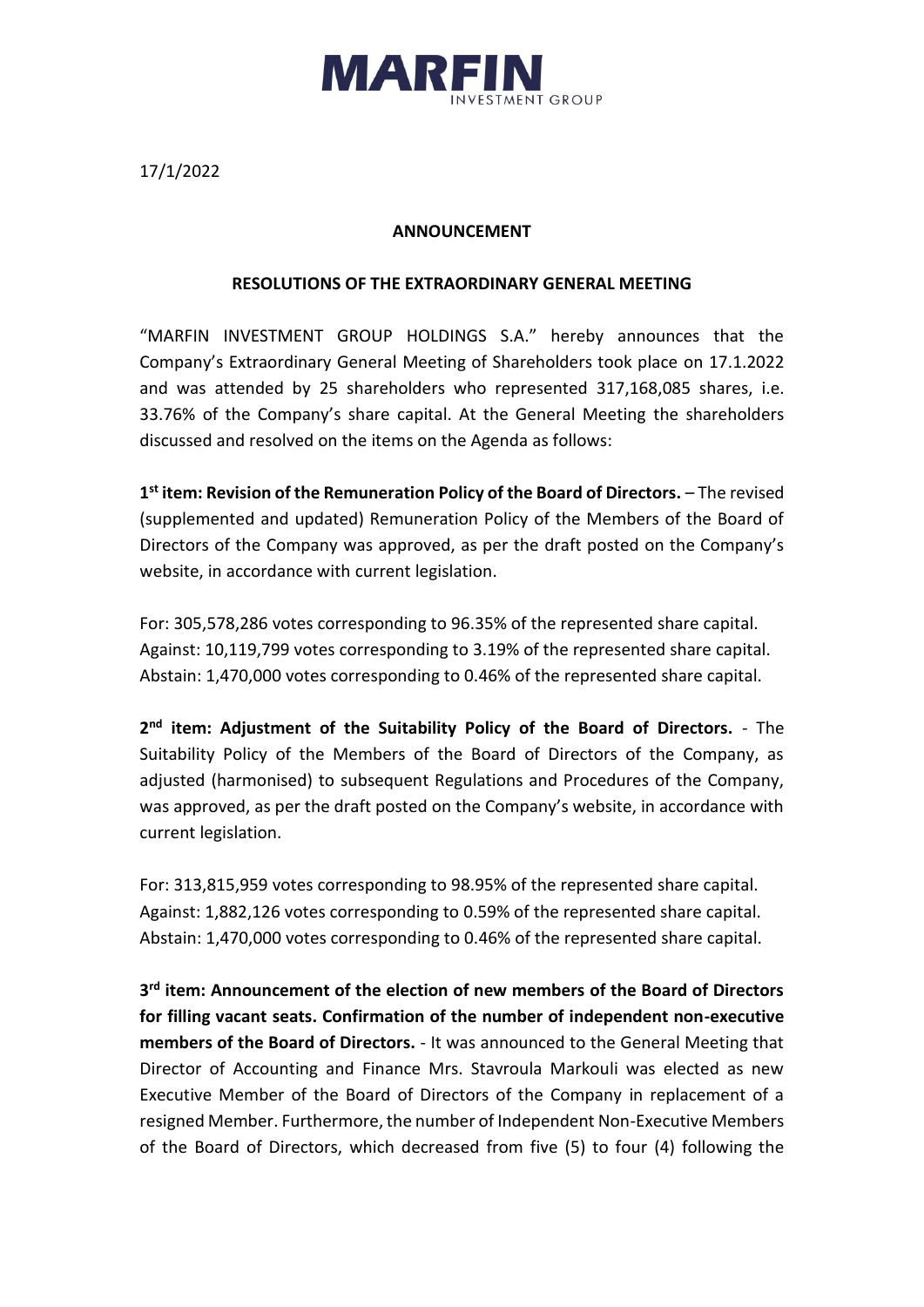

resignation and non-replacement of one Independent Non-Executive Member, was approved.

For: 315,698,085 votes corresponding to 99.54% of the represented share capital. Against: 0 votes.

Abstain: 1,470,000 votes corresponding to 0.46% of the represented share capital.

**4 th item: Announcement of the election of new members of the Audit Committee for filling vacant seats. Confirmation of the composition of the Audit Committee according to the new Regulation of Operations thereof.** - It was announced to the General Meeting that Independent Non-Executive Members of the Board of Directors Messrs. Stefanos Capsaskis, Efstratios Chatzigiannis and Constantinos Galiatsos were elected as new Members of the Audit Committee of the Company, in replacement of resigned Members. The current composition of the Audit Committee of three (3) Independent Non-Executive Members, was confirmed by the General Meeting according to the Regulation of Operations of the Audit Committee and current legislation, as follows:

(i) Stefanos Capsaskis, Independent Non-Executive Member of the BoD, Chairman; (ii) Efstratios Chatzigiannis, Independent Non-Executive Member of the BoD; and (iii) Constantinos Galiatsos, Independent Non-Executive Member of the BoD, Members.

For: 315,698,085 votes corresponding to 99.54% of the represented share capital. Against: 0 votes.

Abstain: 1,470,000 votes corresponding to 0.46% of the represented share capital.

**5 th item: Approval of the transaction with the minority shareholder of the subsidiary "Robne Kuće Beograd d.o.o.".** – The General Meeting approved the acquisition by the Company (indirectly, through its wholly owned subsidiary "MIG REAL ESTATE (SERBIA) B.V.") of the minority stake of 16.9% in the subsidiary "Robne Kuće Beograd d.o.o." (RKB) against a consideration consisting in 3 real estate assets owned by RKB whose total value amounts to €20.5m., as per the valuation dated 30.9.2021 of the appraisal firm American Appraisal, and granted every relevant approval and authorization to the Board of Directors for the implementation of the transaction, as per the specific recommendation of the Board of Directors.

For: 315,698,085 votes corresponding to 99.54% of the represented share capital. Against: 0 votes.

Abstain: 1,470,000 votes corresponding to 0.46% of the represented share capital.